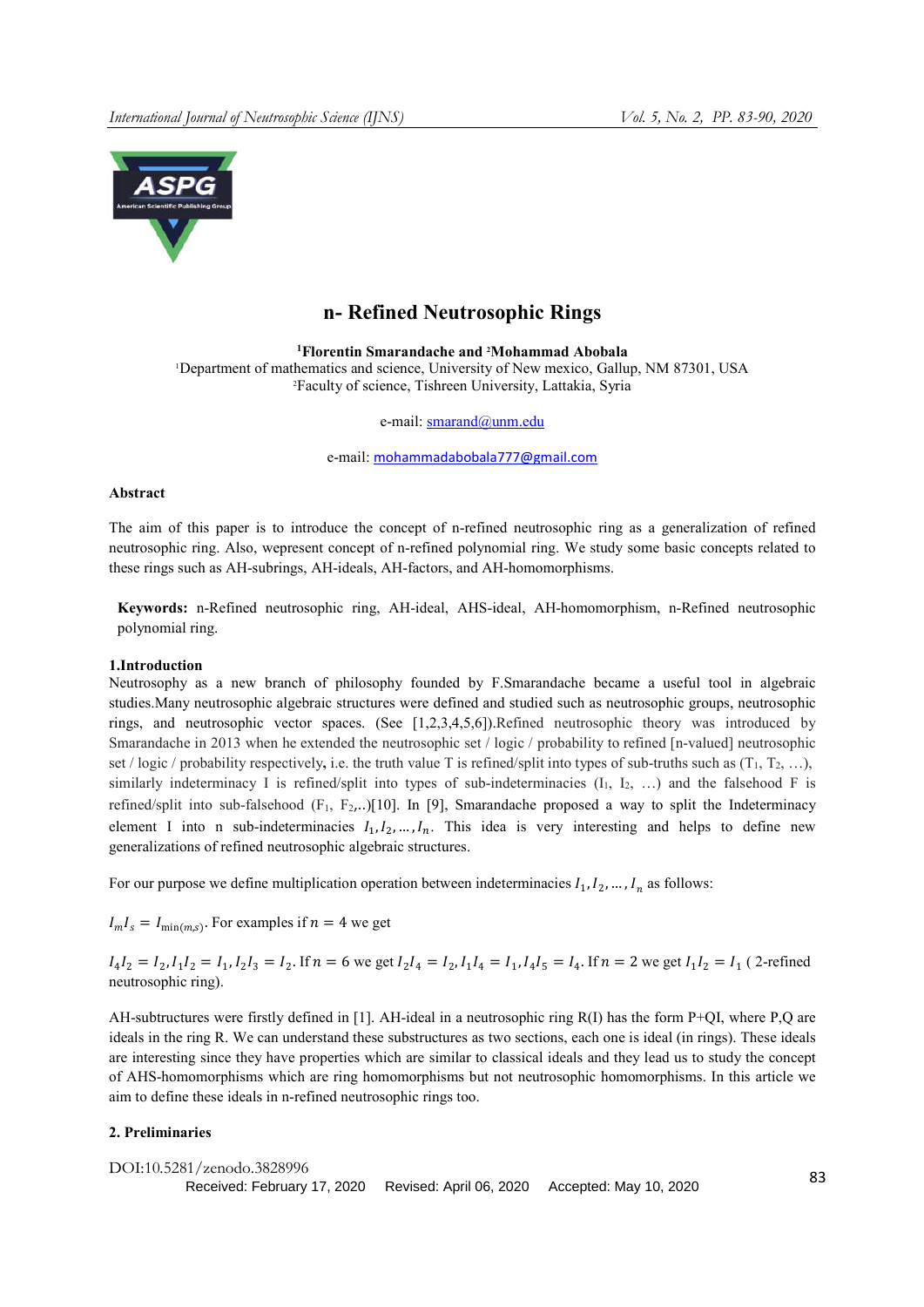#### Definition 2.1: [7]

Let  $(R, +, \times)$  be a ring,  $R(I) = \{a + bl : a, b \in R\}$  is called the neutrosophic ring where I is a neutrosophic element with condition  $I^2 = I$ .

# Remark 2.2: [4]

The element I can be split into two indeterminacies  $I_1$ ,  $I_2$  with conditions:

$$
I_1^2 = I_1, I_2^2 = I_2, I_1 I_2 = I_2 I_1 = I_1.
$$

Definition 2.3: [4]

If X is a set then  $X(I_1, I_2) = \{(a, bl_1, cl_2): a, b, c \in X\}$  is called the refined neutrosophic set generated by X,  $I_1, I_2$ .

Definition 2.4: [4]

Let  $(R, +, \times)$  be a ring,  $(R(I_1, I_2)$ ,  $+$ , $\times)$  is called a 2-refined neutrosophic ring generated by R,  $I_1, I_2$ .

Theorem 2.5: [4]

Let  $(R(I_1, I_2)$ , +, $\times$ ) be a 2-refined neutrosophic ring then it is a ring.

In the following we remind the reader about some AH-substructures.

Definition 2.6: [2]

Let  $(R(I_1, I_2)$ , +,.) be a refined neutrosophic ring and  $P_0, P_1, P_2$  be ideals in the ring R then the set  $P =$  $(P_0, P_1I_1, P_2I_2) = \{(a, bl_1, cl_2) : a \in P_0, b \in P_1, c \in P_2\}$  is called a refined neutrosophic AH-ideal.

If  $P_0 = P_1 = P_2$  then P is called a refined neutrosophic AHS-ideal.

Definition 2.7: [1]

Let R be a ring and R(I) be the related neutrosophic ring and

 $P = P_0 + P_1 I = \{a_0 + a_1 I$ ;  $a_0 \in P_0$ ,  $a_1 \in P_1$ ;  $P_0$ ,  $P_1$  are two subsets of R.

(a) We say that P is an AH-ideal if  $P_0$ ,  $P_1$  are ideals in the ring R.

(b) We say that P is an AHS-ideal if  $P_0 = P_1$ .

Definition 2.8: [2]

(a) Let  $f: R(I_1, I_2) \to T(I_1, I_2)$  be an AHS-homomorphism we define AH-Kernel of f by :  $AH - Kerf =$  $\{(a, bl_1, cl_2); a, b, c \in Ker f_R\} = (Ker f_R, Ker f_R I_1, Ker f_R I_2)$ 

(b) let  $S=(S_0, S_1I_1, S_2I_2)$  be a subset of  $R(I_1, I_2)$ , then :  $f(S) = (f_R(S_0), f_R(S_1)I_1, f_R(S_2)I_2)$  $\{ (f_R(a_0), f_R(a_1)I_1, f_R(a_2)I_2); a_i \in S_i \}.$ 

(c) let  $S=(S_0, S_1I_1, S_2I_2)$  be a subset of  $T(I_1, I_2)$ . Then

 $f^{-1}(S) = (f_T^{-1}(S_0), f_T^{-1}(S_1)I_1, f_T^{-1}(S_2)I_2).$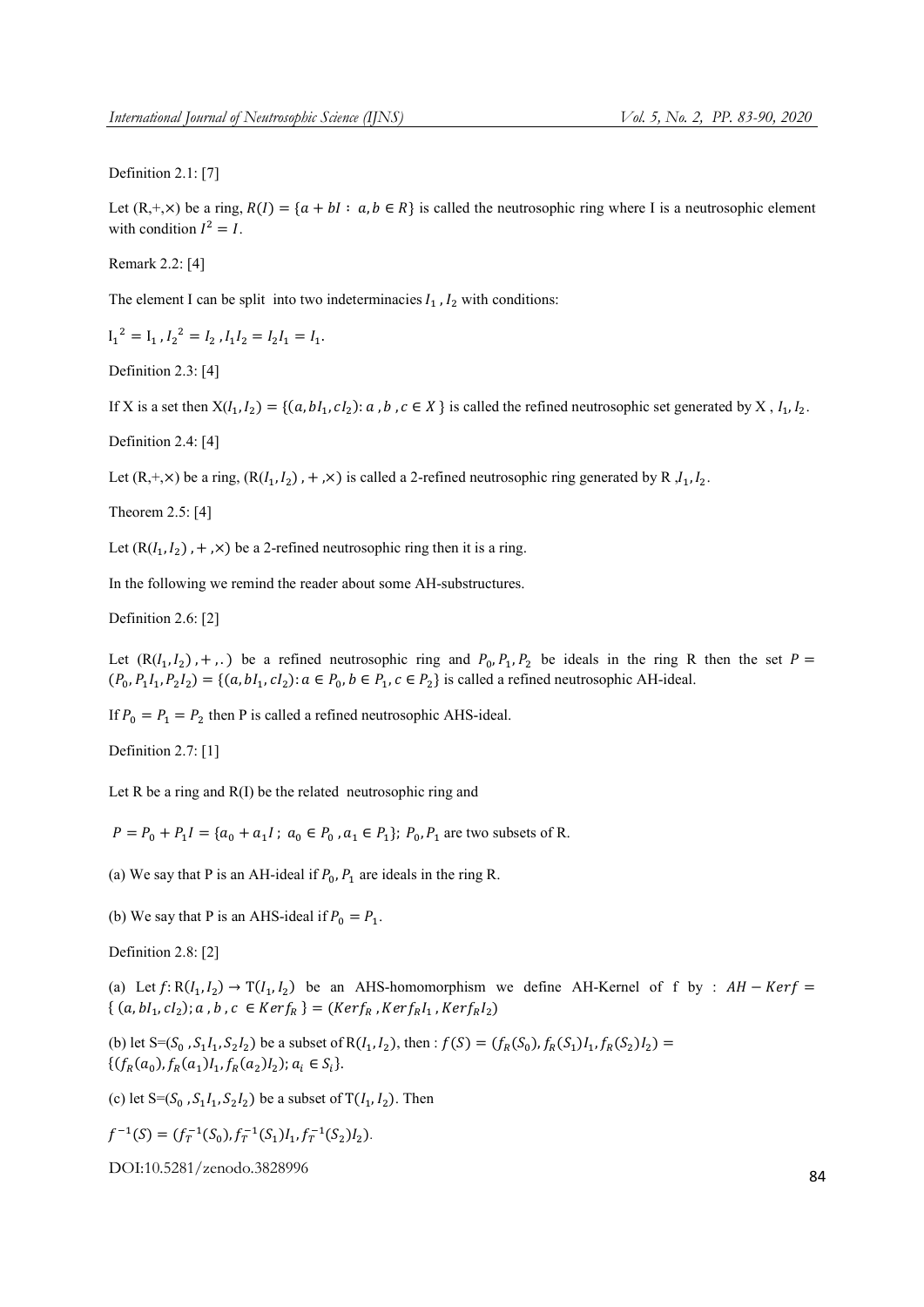#### Definition 2.9: [2]

Let  $f: R(I_1, I_2) \to T(I_1, I_2)$  be an AHS-homomorphism we say that f is an AHS-isomorphism if it is a bijective map and  $R(I_1, I_2)$ ,  $T(I_1, I_2)$  are called AHS-isomorphic refined neutrosophic rings.

It is easy to see that  $f_R$  will be an isomorphism between R, T.

Theorem 2.10 :

Let  $f: R(I_1, I_2) \to T(I_1, I_2)$  be an AHS-homomorphism then we have :

(a) AH-Kerf is an AHS-ideal of  $R(I_1, I_2)$ .

(b) If P is a refined neutrosophic AH-ideal of R $(l_1, l_2)$ , f(P) is a refined neutrosophic AH-ideal of T $(l_1, l_2)$ .

(c) If P is a refined neutrosophic AHS-ideal of  $R(I_1, I_2)$ ,  $f(P)$  is a refined neutrosophic AHS-ideal of  $T(I_1, I_2)$ .

## 3. n-Refined neutrosophic rings

Definition 1.3:

Let  $(R, +, \times)$  be a ring and  $I_k$ ;  $1 \le k \le n$  be n indeterminacies. We define  $R_n(I) = \{a_0 + a_1I + \cdots + a_nI_n; a_i \in R\}$  to be n-refined neutrosophic ring. If n=2 we get a ring which is isomorphic to 2-refined neutrosophic ring  $R(I_1, I_2)$ .

Additionand multiplication on  $R_n(I)$ are defined as:

 $\sum_{i=0}^{n} x_i I_i + \sum_{i=0}^{n} y_i I_i = \sum_{i=0}^{n} (x_i + y_i) I_i$ ,  $\sum_{i=0}^{n} x_i I_i \times \sum_{i=0}^{n} y_i I_i = \sum_{i,j=0}^{n} (x_i \times y_j) I_i I_j$ .

Where  $\times$  is the multiplication defined on the ring R.

It is easy to see that  $R_n(I)$  is a ring in the classical concept and contains a proper ring R.

Definition 2.3:

Let  $R_n(I)$  be an n-refined neutrosophic ring, it is said to be commutative if  $xy = yx$  for each x,  $y \in R_n(I)$ , if there is 1∈  $R_n(I)$  such 1.  $x = x.1 = x$ , then it is called an n-refined neutrosophic ring with unity.

Theorem 3.3:

Let  $R_n(I)$  be an n-refinedneutrosophic ring. Then

(a) R is commutative if and only if  $R_n(I)$  is commutative,

(b) R has unity if and only if  $R_n(I)$  has unity,

(c) 
$$
R_n(I) = \sum_{i=0}^n RI_i = \{\sum_{i=0}^n x_i I_i : x_i \in R\}.
$$

Proof:

(a) Holds directly from the definition of multiplication on  $R_n(I)$ .

(b) If 1 is a unity of R then for each  $a_0 + a_1 I + \cdots + a_n I^n \in R_n(I)$  we have

 $1·(a_0 + a_1I + \cdots + a_nI_n) = (a_0 + a_1I + \cdots + a_nI_n)·1 = a_0 + a_1I + \cdots + a_nI_n$  so 1 is the unity of  $R_n(I)$ .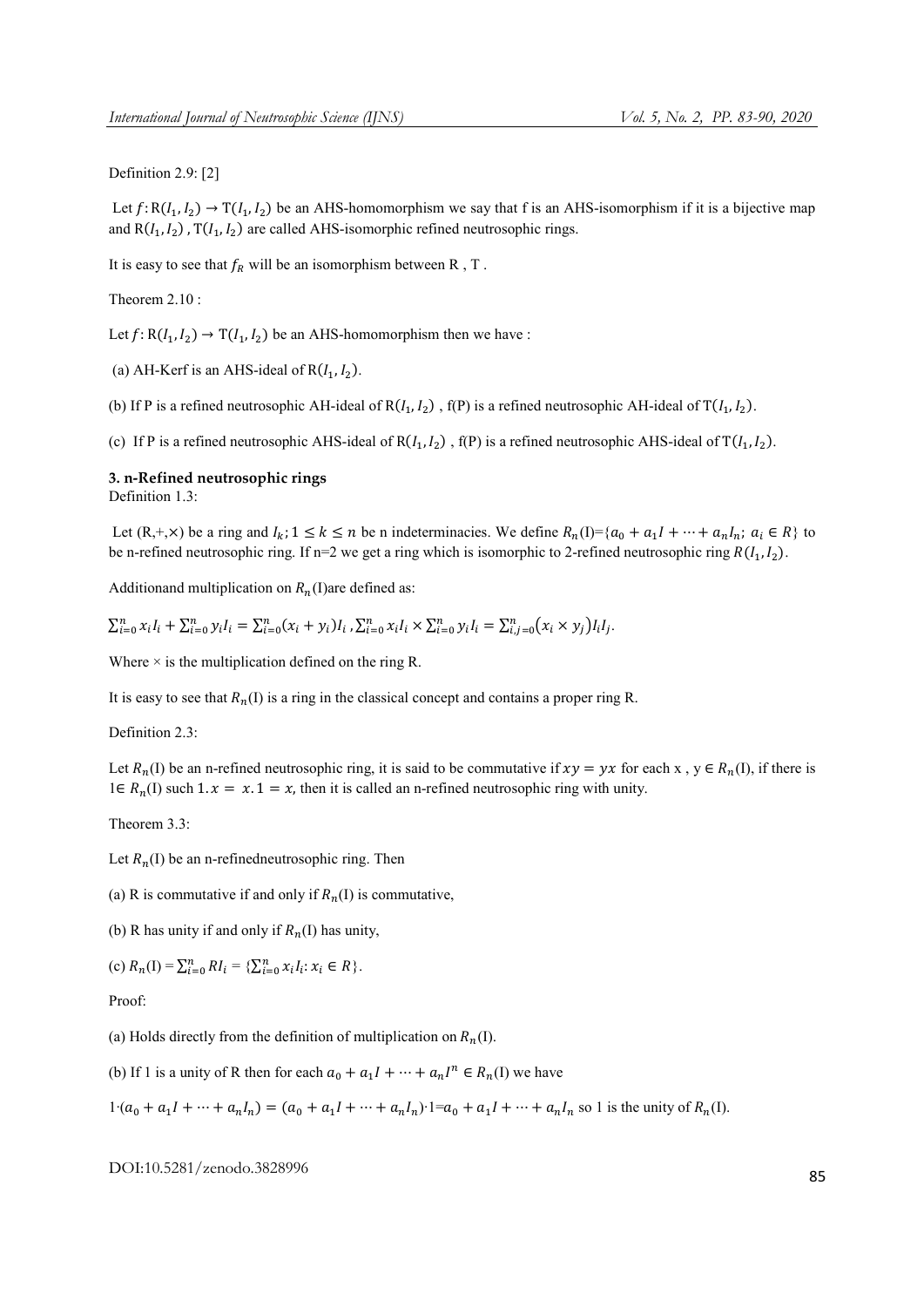(c) It is obvious that  $\sum_{i=0}^{n} RI_i \leq R(I)$ . Conversely assume that  $a_0 + a_1I + \cdots + a_nI_n \in R_n(I)$  then by the definition we have that  $a_0 + a_1 I + \cdots + a_n I_n \in \sum_{i=0}^n R I_i$ . Thus the proof is complete.

Definition 4.3:

(a) Let  $R_n(I)$  be an n-refined neutrosophic ring and  $P = \sum_{i=0}^{n} P_i I_i = \{ \alpha_0 + a_1 I + \dots + a_n I_n : a_i \in P_i \}$  where  $P_i$  is a subset of R, we define P to be an AH-subring if  $P_i$  is a subring of R for all *i*, AHS-subring is defined by the condition  $P_i = P_j$  for all *i*, *j*.

(b)P is an AH-ideal if  $P_i$  is an two sides ideal of R for all i, the AHS-ideal is defined by the condition  $P_i = P_j$  for all  $i, j.$ 

(c) The AH-ideal P is said to be null if  $P_i = R$  or  $P_i = \{0\}$  for all i.

Theorem 5.3:

Let  $R_n(I)$  be an n-refined neutrosophic ring and P is an AH-ideal,(P,+) is an abelian neutrosophic group with  $k \le n$ and r.p∈ P for all  $p \in P$  and  $r \in R$ .

Proof :

Since  $P_i$  is abelian subgroup of  $(R, +)$  and  $r \in \mathbb{R}$ ,  $x \in P_i$  for all  $r \in \mathbb{R}$ ,  $x \in P_i$ , the proof holds.

Remark 6.3:

We can define the right AH-ideal by the condition that  $P_i$  is a right ideal of R, the left AH-ideal can be defined as the same.

Definition 7.3:

Let  $R_n(I)$  be an n-refined neutrosophic ring and  $P = \sum_{i=0}^n P_i I_i$ ,  $Q = \sum_{i=0}^n Q_i I_i$  be two AH-ideals then we define:

 $P+Q = \sum_{i=0}^{n} (P_i + Q_i) I_i$ ,  $P \cap Q = \sum_{i=0}^{n} (P_i \cap Q_i) I_i$ .

Theorem 8.3.

Let  $R_n(I)$  be an n-refined neutrosophic ring and  $P = \sum_{i=0}^{n} P_i I_i$ ,  $Q = \sum_{i=0}^{n} Q_i I_i$  be two AH- ideals then P+Q, P∩Q are AH-ideals. If P, Q are AHS-ideals then P+Q, P∩Q are AHS-ideals.

Proof :

Since  $P_i + Q_i$ ,  $P_i \cap Q_i$  are ideals of R then P+Q, P∩Q are AH-ideals of  $R_n(I)$ .

Definition 9.3:

Let  $R_n(I)$  be an n-refined neutrosophic ring and P =  $\sum_{i=0}^{n} P_i I_i$  be an AH-ideal then the AH- radical of P can be defined as  $H - rad(P) = \sum_{i=0}^{n} (\sqrt{P_i}) I_i$ .

Theorem 10.3<sup>-</sup>

The AH-radical of an AH-ideal is an AH-ideal.

Proof :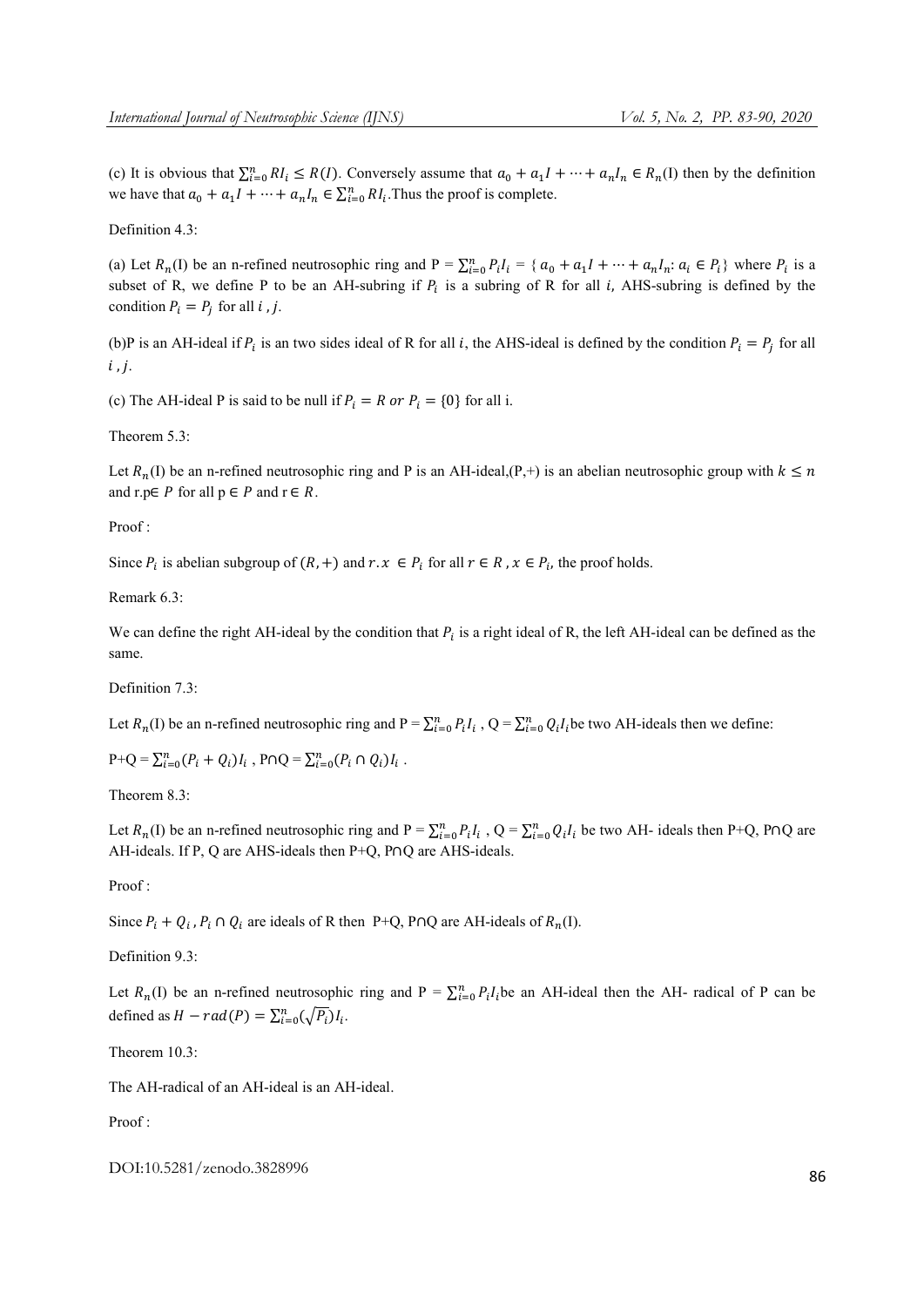Since  $\sqrt{P_i}$  is an ideal of R then  $AH - Rad(P)$  is an AH-ideal of  $R_n(I)$ .

Definition 11.3:

Let  $R_n(I)$  be an n-refined neutrosophic ring and  $P = \sum_{i=0}^{n} P_i I_i$  be an AH-ideal, we define AH-factor R(I)/P =  $\sum_{i=0}^{n} (R/P_i) I_i = \sum_{i=0}^{n} (x_i + P_i) I_i$ ;  $x_i \in R$ .

Theorem 12.3:

Let  $R_n(I)$  be an n-refined neutrosophic ring and  $P = \sum_{i=0}^{n} P_i I_i$  be an AH-ideal:

 $R_n(I)/P$  is aring with the following two binary operations

 $\sum_{i=0}^{n} (x_i + P_i)I_i + \sum_{i=0}^{n} (y_i + P_i)I_i = \sum_{i=0}^{n} (x_i + y_i + P_i)I_i,$ 

 $\sum_{i=0}^{n} (x_i + P_i) I_i \times \sum_{i=0}^{n} (y_i + P_i) I_i = \sum_{i=0}^{n} (x_i \times y_i + P_i) I_i.$ 

Proof :

Proof is similar tothat of Theorem 3.9 in [1].

Definition 13.3:

(a) Let  $R_n(I)$ ,  $T_n(I)$  be two n-refined neutrosophic rings respectively, and  $f_R: R \to T$  be a ring homomorphism. We define n-refined neutrosophic AHS-homomorphism as :

 $f: R_n(I) \to T_n(I);$   $f(\sum_{i=0}^n x_i I_i) = \sum_{i=0}^n f_R(x_i) I_i$ .

 $(b)$ f is an n-refined neutrosophic AHS-isomorphism if it is a bijective n-refined neutrosophic AHS-homomorphism.

(c) AH-Ker  $f = \sum_{i=0}^{n} Ker(f_R)I_i = \{ \sum_{i=0}^{n} x_i I_i : x_i \in Ker f_R \}.$ 

Theorem 14.3:

Let  $R_n(I)$ ,  $T_n(I)$  be two n-refined neutrosophic rings respectively and f be an n-refined neutrosophic AHShomomorphism  $f: R_n(I) \to T_n(I)$ . Then

(a) If P =  $\sum_{i=0}^{n} P_i I_i$  is an AH- subring of  $R_n(I)$  then f(P) is an AH- subring of  $T_n(I)$ ,

(b) If  $P = \sum_{i=0}^{n} P_i I_i$  is an AHS- subring of  $R_n(I)$  then f(P) is an AHS- subring of  $T_n(I)$ ,

(c) If P =  $\sum_{i=0}^{n} P_i I_i$  is an AH-ideal of  $R_n(I)$  then f(P) is an AH-ideal of f( $R_n(I)$ ),

(d)P =  $\sum_{i=0}^{n} P_i I_i$  is an AHS-ideal of  $R_n(I)$  then f(P) is an AHS-ideal of f( $R_n(I)$ ),

(e)  $R_n(I)/AH - Ker(f)$  is AHS – isomorphic to  $f(R(I))$ ,

(f) Inverse image of an AH-ideal P in  $T_n(I)$  is an AH-ideal in R(I).

Proof :

(a) Since  $f(P_i)$  is a subring of T then f(P) is an AH- subring of  $T_n(I)$ .

(b) Holds by a similar way to (a).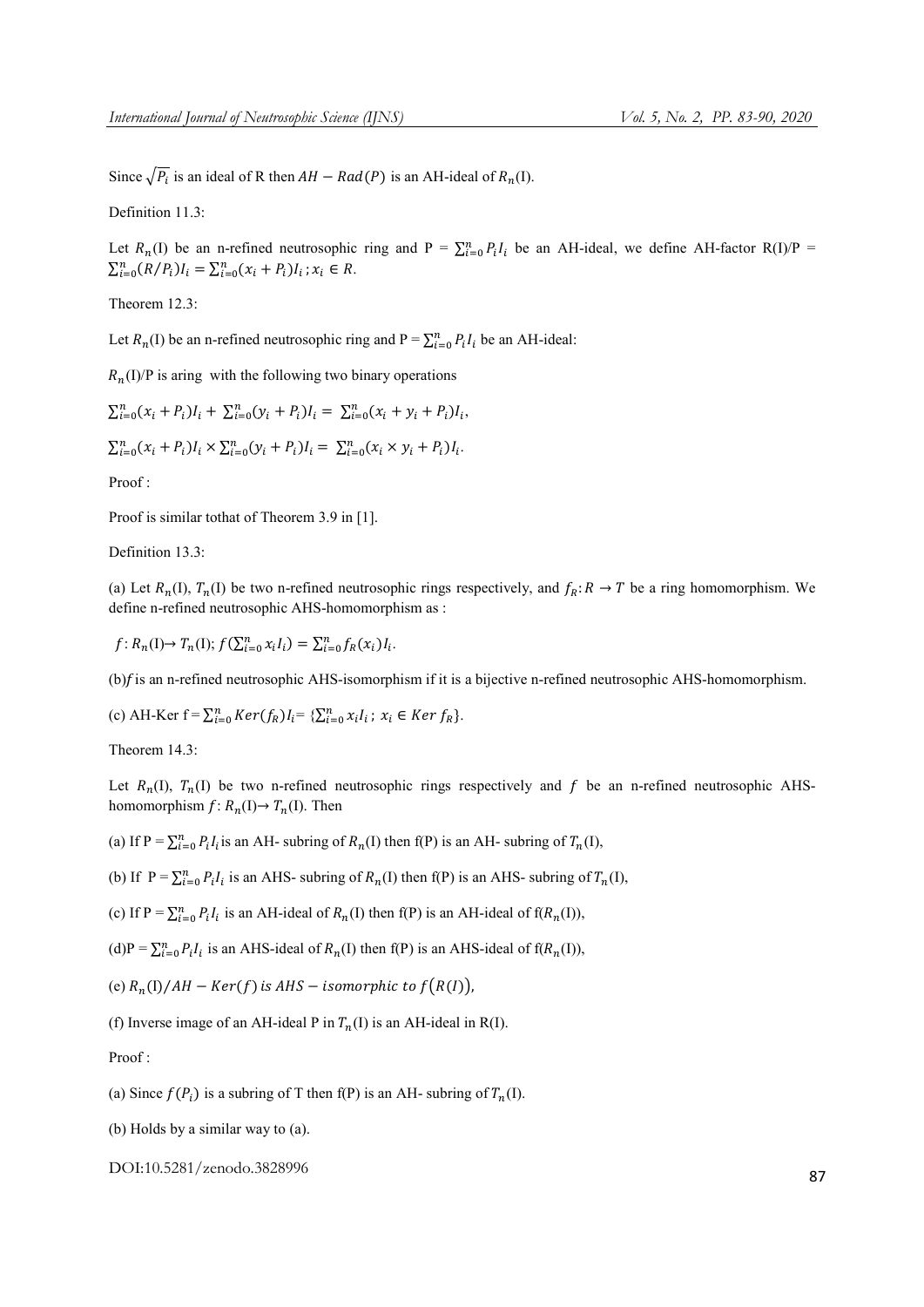(c) Since  $f(P_i)$  is an ideal of  $f(R)$  then  $f(P)$  is an AH- ideal of  $f(R(I))$ .

(d) It is similar to (c).

(e) We have  $R/Ker(f_R) \cong f(R)$ , by definition of AH-factor and  $AH - Ker(f)$  we find that  $R(I)/P \cong f(R(I))$ .

(f) It is similar to the classical case.

Definition15.3:

(a) Let R(I) be a commutative n-refined neutrosophic ring, and  $P = \sum_{i=0}^{n} P_i I_i$  be an AH- ideal, we define P to be a weak prime AH-ideal if  $P_i$  is a prime ideal of R for all  $i$ .

(b) P is called a weak maximal AH-ideal if  $P_i$  is a maximal ideal of R for all i.

(c) P is called a weak principal AH-ideal if  $P_i$  is a principal ideal of R for all i.

Theorem16.3:

Let  $R_n(I)$ ,  $T_n(I)$  be two commutative n-refined neutrosophic rings with an n-refined neutrosophic AHShomomorphism  $f: R_n(I) \to T_n(I)$ :

(a) If  $P = \sum_{i=0}^{n} P_i I_i$  is an AHS- ideal of  $R_n(I)$  and  $Ker(f_R) \le P_i \ne R_n(I)$ :

(a) P is a weak prime AHS-ideal if and only if f(P) is a weak prime AHS-ideal in  $f(R_n(I))$ .

(b) P is a weak maximal AHS-ideal if and only if  $f(P)$  is a weak maximal AHS-ideal in  $f(R_n(I))$ .

(c) If Q =  $\sum_{i=0}^{n} Q_i I_i$  is an AHS-ideal of  $T_n(I)$ then it is a weak prime AHS-ideal if and only if  $f^{-1}(Q)$  is a weak prime  $in R_n(I)$ .

(d)if  $Q = \sum_{i=0}^{n} Q_i I_i$  is an AHS-ideal of  $T_n(I)$  then it is a weak maximal AHS-ideal if and only if  $f^{-1}(Q)$  is a weak maximal in  $R_n(I)$ .

Proof :

Proof is similar to that of Theorem 3.8 in [1].

Example 17.3:

Let  $R = Z$  be the ring of integers,  $T = Z_6$  be thering of integers modulo 6 with multiplication and addition modulo 6, we have:

 $(a) f_R: R \to T$ ;  $f(x) = x \mod 6$  is a ring homomorphism,  $ker(f_R) = 6Z$ , the corresponding AHS-homomorphism between  $R_4(I)$ ,  $T_4(I)$  is:

 $f: R_4(I) \to T_4(I); f(a+bl_1+cl_2+dl_3+el_4) = (a \mod 6) + (b \mod 6)l_1 + (c \mod 6)l_2 + (d \mod 6)l_3 +$  $(e \mod 6)I_4$ ; a, b, c, d,  $e \in Z$ .

(b)  $P = < 2 > 0 < 3$  are two prime and maximal and principal ideals in R,

 $M = P + Pl_1 + QI_2 + QI_3 + Pl_4 = \{(2a + 2bl_1 + 3cl_2 + 3dl_3 + 2el_4; a, b, c, d, e \in \mathbb{Z}\}\)$  is a weak prime/ maximal AH-ideal of  $R_4(I)$ .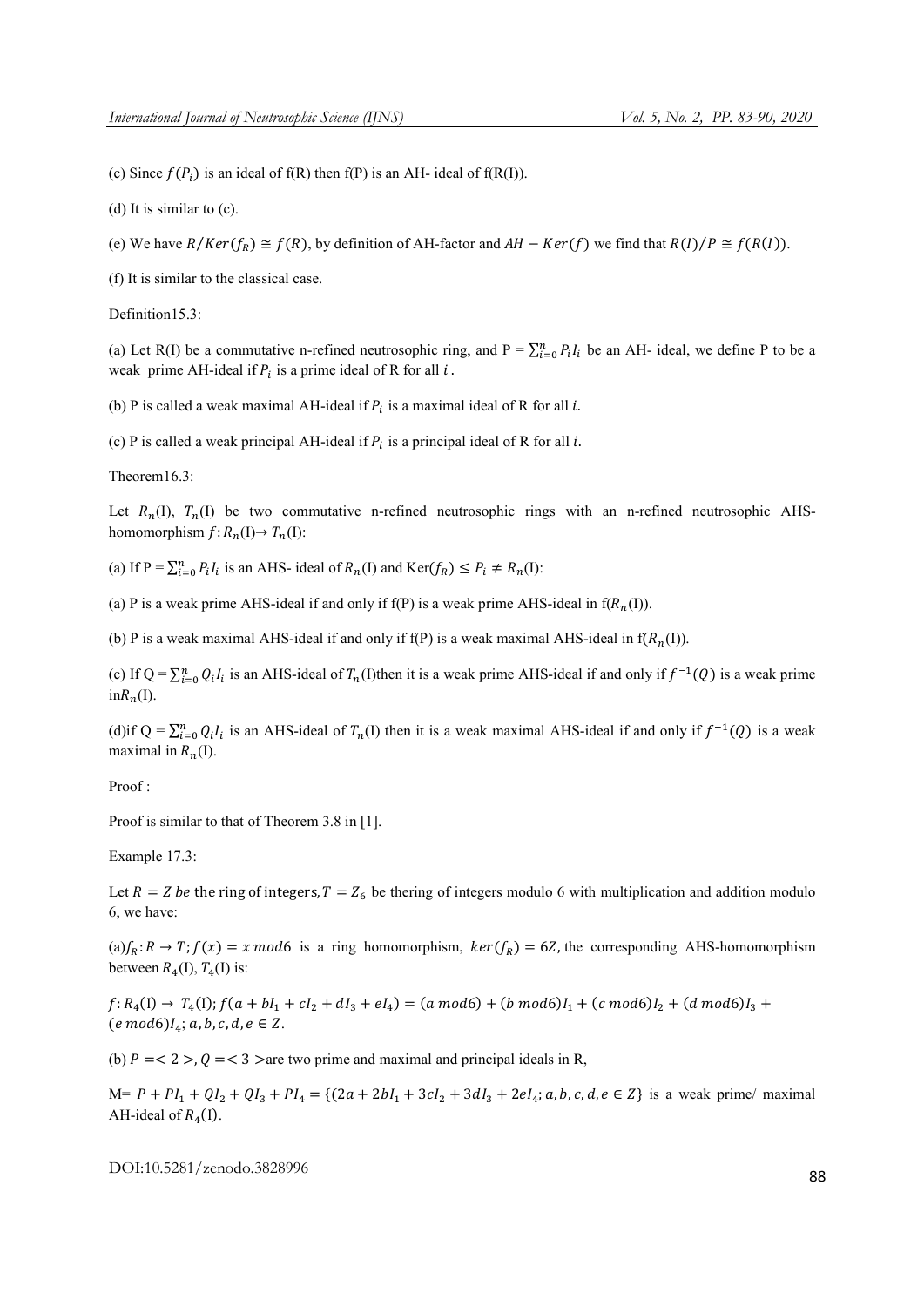(c)  $Ker(f_R) = 6Z \leq P, Q, f_R(P) = \{0,2,4\}, f_R(Q) = \{0,3\},\$ 

 $f(M) = f(P) + f(P)I_1 + f(Q)I_2 + f(Q)I_3 + f(P)I_4$  which is a weak maximal/ prime/principal AH-ideal of  $T_4(I)$ .

(d)  $AH - Ker(f) = 6Z + 6ZI_1 + 6ZI_2 + 6ZI_3 + 6ZI_4$  which is an AHS-ideal of  $R_4(I)$ .

(e)  $R_4(I)/AH - Kerf = R/6Z + R/6Z I_1 + R/6Z I_2 + R/6Z I_3 + R/6Z I_4$  which is AHS-isomorphic to  $f(R_4(I)) = T_4(I)$ , since  $R/6Z \cong T$ .

Example 18.3:

Let  $R = Z_8$  be a ring with addition and multiplication modulo 8.

(a) 3-refined neutrosophic ring related with R is  $Z_{83}(I) = \{a+bI_1+cI_2+dI_3; a, b, c, d \in Z_8\}.$ 

(b) P={0,4} is an ideal of R,  $\sqrt{P}$ ={0,2,4,6},  $M = P + PI_1 + PI_2 + PI_3$  is an AHS-ideal of  $Z_{82}(I)$ ,

 $AH - Rad(M) = \sqrt{P} + \sqrt{P}I_1 + \sqrt{P}I_2 + \sqrt{P}I_3$  which is an AHS-ideal of  $Z_{8a}$ . (I).

Example 19.3:

Let  $R = Z_2$  the ring of integers modulo 2, let  $n = 3$ . The corresponding 3-refined neutrosophic ring is

 $Z_{23}(I) = \{0,1,l_1,l_2,l_3,1 + l_1,1 + l_2,1 + l_3, l_1 + l_2, l_1 + l_3, l_1 + l_2 + l_3, l_2 + l_3,1 + l_1 + l_2 + l_3,1 + l_2 + l_3,1 + l_1 + l_2 + l_3,1 + l_3 + l_4 + l_5,1 + l_5 + l_6 + l_7 + l_8 + l_9 + l_1 + l_2 + l_3 + l_4 + l_5 + l_6 + l_7 + l_8 + l_9 + l_1 + l_2 + l_3 + l_4 + l_5 + l_6 + l_7 + l_7 + l$  $I_3$ ,  $1 + I_1 + I_2$ .

# 4. n-Refined neutrosophic polynomial rings

Definition1.4:

Let  $R_n(I)$  be a commutative n-refined neutrosophic ring and  $P: R_n(I) \to R_n(I)$  is a function defined as  $P(x) =$  $\sum_{i=0}^{m} a_i x^i$  such  $a_i \in R_n(I)$ , we call P a neutrosophic polynomial on  $R_n(I)$ .

We denote by $R_n(I)[x]$  to the ring of neutrosophic polynomials over  $R_n(I)$ .

Since  $R_n(I)$  is a classical ring then  $R_n(I)[x]$  is a classical ring.

Theorem 2.4:

Let R(I) be a commutative n-refined neutrosophic ring. Then  $R_n(I)[x] = \sum_{i=0}^n R[x]I_i$ .

Proof :

Let  $P(x) = \sum_{i=0}^{n} P_i(x)I^i \in \sum_{i=0}^{n} R[x]I^i$ , by rearranging the previous sum we can write it as  $P(x) = \sum_{i=0}^{m} a_i x^i \in$  $R_n(I)[x]$ .

Conversely, if  $P(x) = \sum_{i=0}^{n} a_i x^i \in R_n(I)[x]$ , then we can write it as

 $P(x) = \sum_{i=0}^{n} P_i(x) I_i \in \sum_{i=0}^{n} R[x] I_i$ , by the previous argument we find the proof.

Example 3.4: